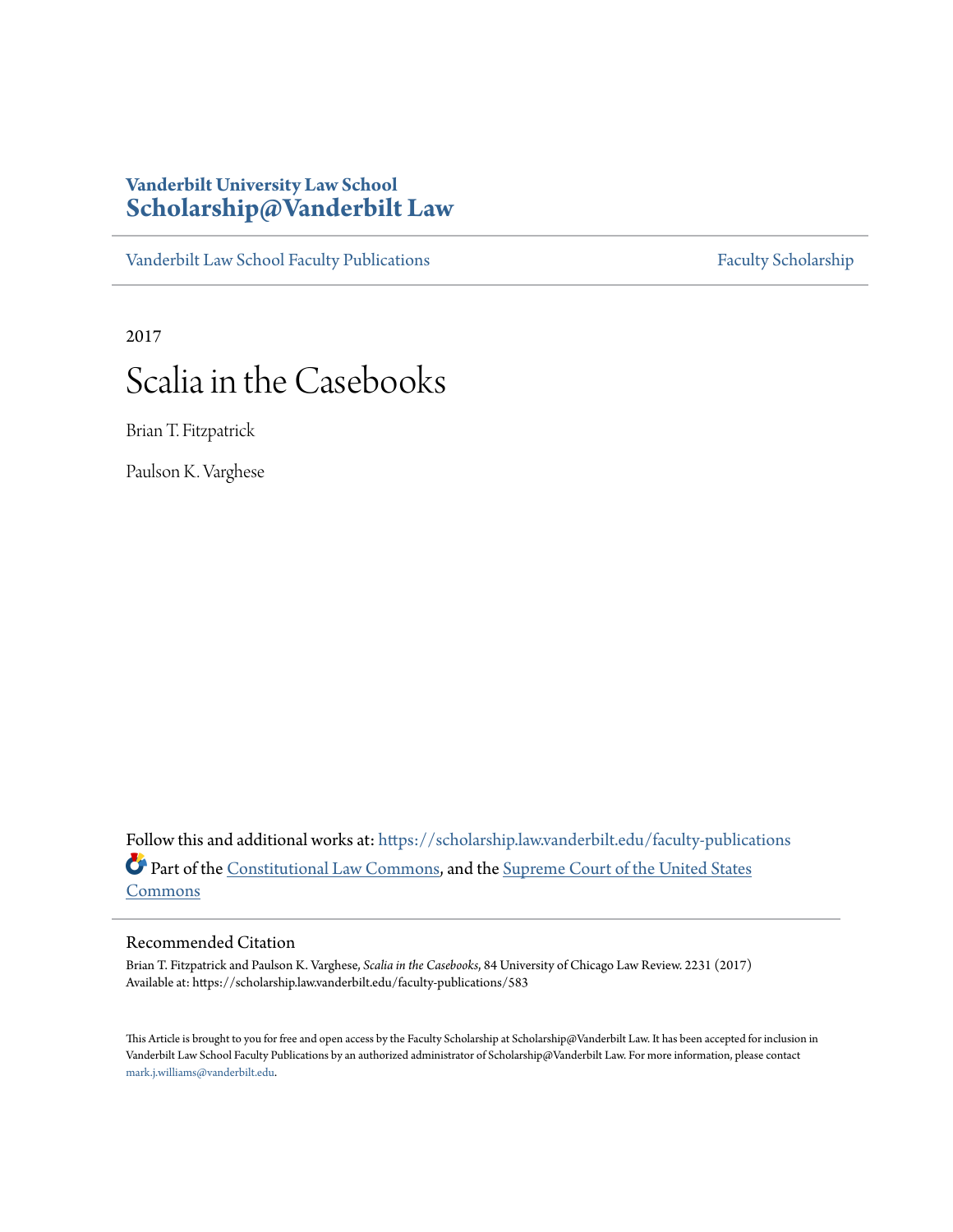

# **Discover Archive**

Vanderbilt University's Institutional Repository

This work was originally published as: Brian T. Fitzpatrick and Paulson K. Varghese **SCALIA IN THE CASEBOOKS** 84 Univ. of Chicago Law Review 2231 (2017)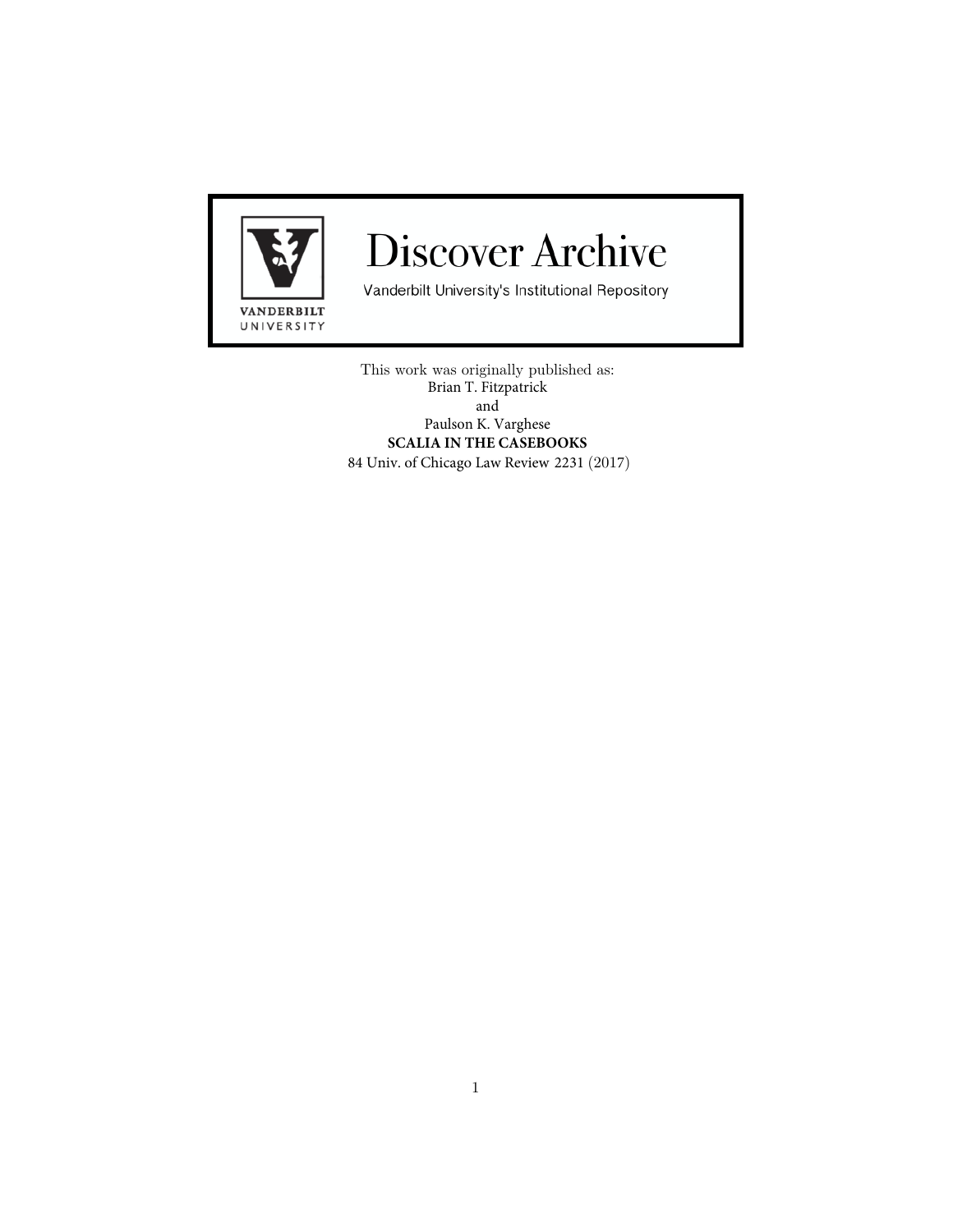# HEINONLINE

Citation: Brian T. Fitzpatrick; Paulson K. Varghese, Scalia in the Casebooks, 84 U. Chi. L. Rev. 2231 (2017) Provided by: Vanderbilt University Law School

Content downloaded/printed from [HeinOnline](http://heinonline.org/HOL/Page?handle=hein.journals/uclr84&collection=journals&id=2263&startid=&endid=2274)

Tue Feb 6 11:32:43 2018

- -- Your use of this HeinOnline PDF indicates your acceptance of HeinOnline's Terms and Conditions of the license agreement available at http://heinonline.org/HOL/License
- -- The search text of this PDF is generated from uncorrected OCR text.
- -- To obtain permission to use this article beyond the scope of your HeinOnline license, please use:

[Copyright Information](https://www.copyright.com/ccc/basicSearch.do?operation=go&searchType=0&lastSearch=simple&all=on&titleOrStdNo=0041-9494)



 Use QR Code reader to send PDF to your smartphone or tablet device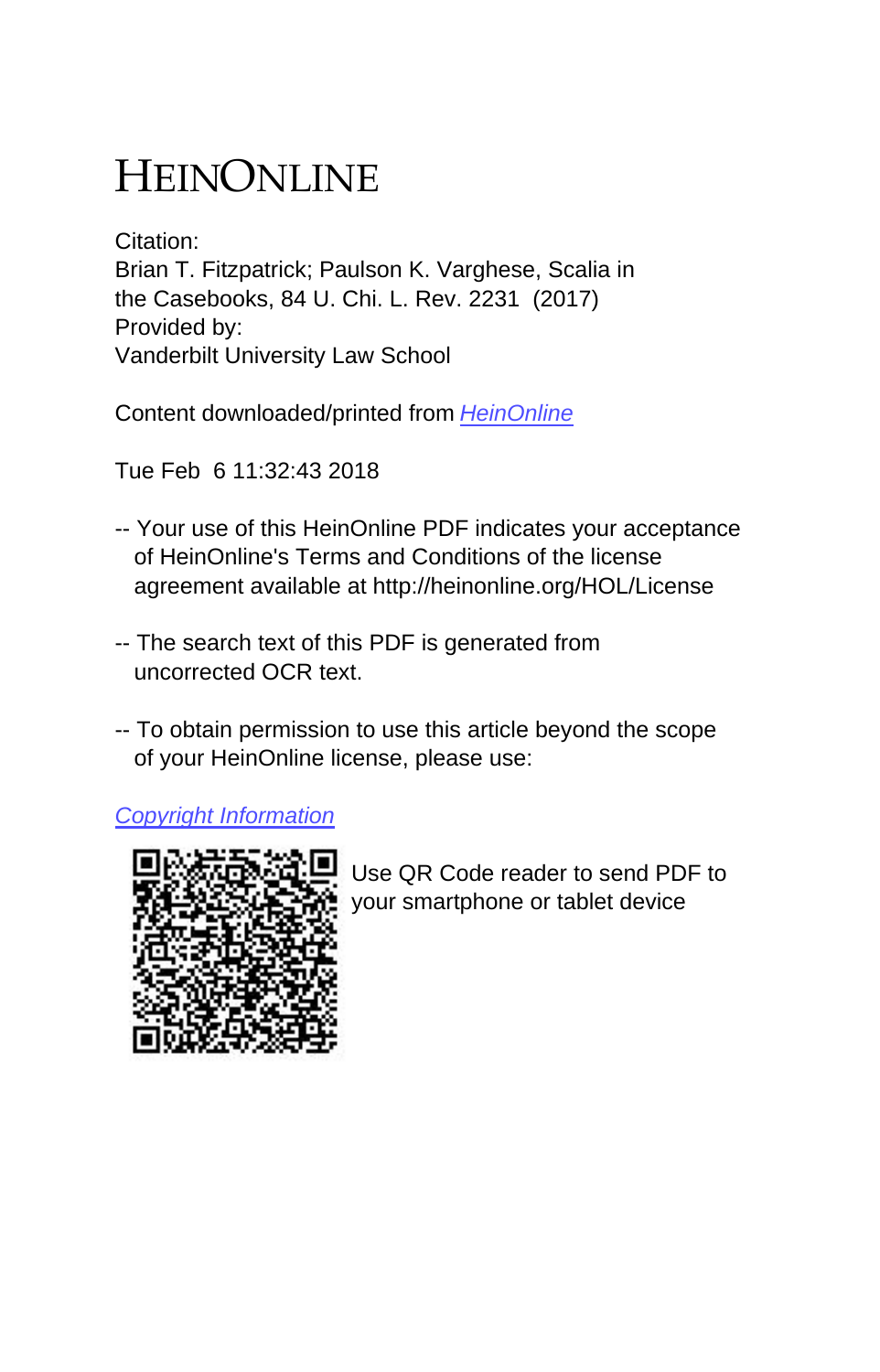### **Scalia in the Casebooks**

#### *Brian T. Fitzpatrickt & Paulson K Varghesett*

In the time since Justice Antonin Scalia's untimely death, much has been written about what his influence has been and what his influence will be. It is said that, perhaps more than any of his predecessors, he shaped how lawyers, judges, and even laypeople see the role of unelected federal judges in a democratic society.<sup>1</sup> In particular, his theories of originalism and textualism gave us an elegant and compelling way to put into practice the "judicial restraint" that many have urged since the Founding.2 His influence has been attributed not only to the power of his ideas but also to his provocative, attention-generating writing style and his willingness to evangelize to wide audiences.<sup>3</sup>

Many scholars have tried to quantify how influential Scalia has been. There are studies, for example, showing that Scalia's colleagues relied less on legislative history over time<sup>4</sup> and started citing dictionaries6 and *The Federalist6* more often after he arrived on the Court. Other studies show that lower-court judges

t Professor of Law, Vanderbilt University Law School; **JD** 2000, Harvard Law School; Law Clerk, Justice Antonin Scalia, 2001-2002. I am deeply indebted to my colleague **Ed** Cheng for his insights on the data analysis.

<sup>&</sup>lt;sup>†</sup>† JD Candidate 2018, Vanderbilt Law School.<br><sup>1</sup> See Brian Fitzpatrick *Former Clerk on Ju* 

**<sup>1</sup>**See Brian Fitzpatrick, *Former Clerk on Justice Antonin Scalia and His Impact* on *the Supreme Court* (The Conversation, Feb 24, **2016),** archived at http://perma.cc/Z8VT-C7XB; Jeffrey Rosen, *What Made Antonin Scalia Great* (The Atlantic, Feb **15, 2016),** archived at http://perma.cc/AQK5-KLLF.

<sup>2</sup> See Fitzpatrick, *Former Clerk* (cited in note **1);** Saikrishna Bangalore Prakash, *A Fool for the Original Constitution,* **130** Harv L Rev F 24, **25-27 (2016).**

**<sup>3</sup>** See generally Fitzpatrick, *Former Clerk* (cited in note **1);** Yury Kapgan, *Of Golf and Ghouls: The Prose Style of Justice Scalia, 9* **J** Legal Writing Inst **71 (2003).**

<sup>4</sup> See James **J.** Brudney and Corey Ditslear, *The Decline and Fall of Legislative History? Patterns of Supreme Court Reliance in the Burger and Rehnquist Eras,* **89** Judicature 220, **229 (2006).**

**<sup>5</sup>** See John Calhoun, Note, *Measuring the Fortress: Explaining Trends in Supreme Court and Circuit Court Dictionary Use,* 124 Yale L **J** 484, **505** (2014).

**<sup>6</sup>**See Melvyn R. Durchslag, *The Supreme Court and the Federalist Papers: Is There Less Here than Meets the Eye?,* 14 Wm **&** Mary Bill Rts **J** 243, **295 (2005)** (noting the increase in citations to *The Federalist* during the Rehnquist Court, which began with Scalia's appointment to the Court and Justice William Rehnquist's elevation to chief justice).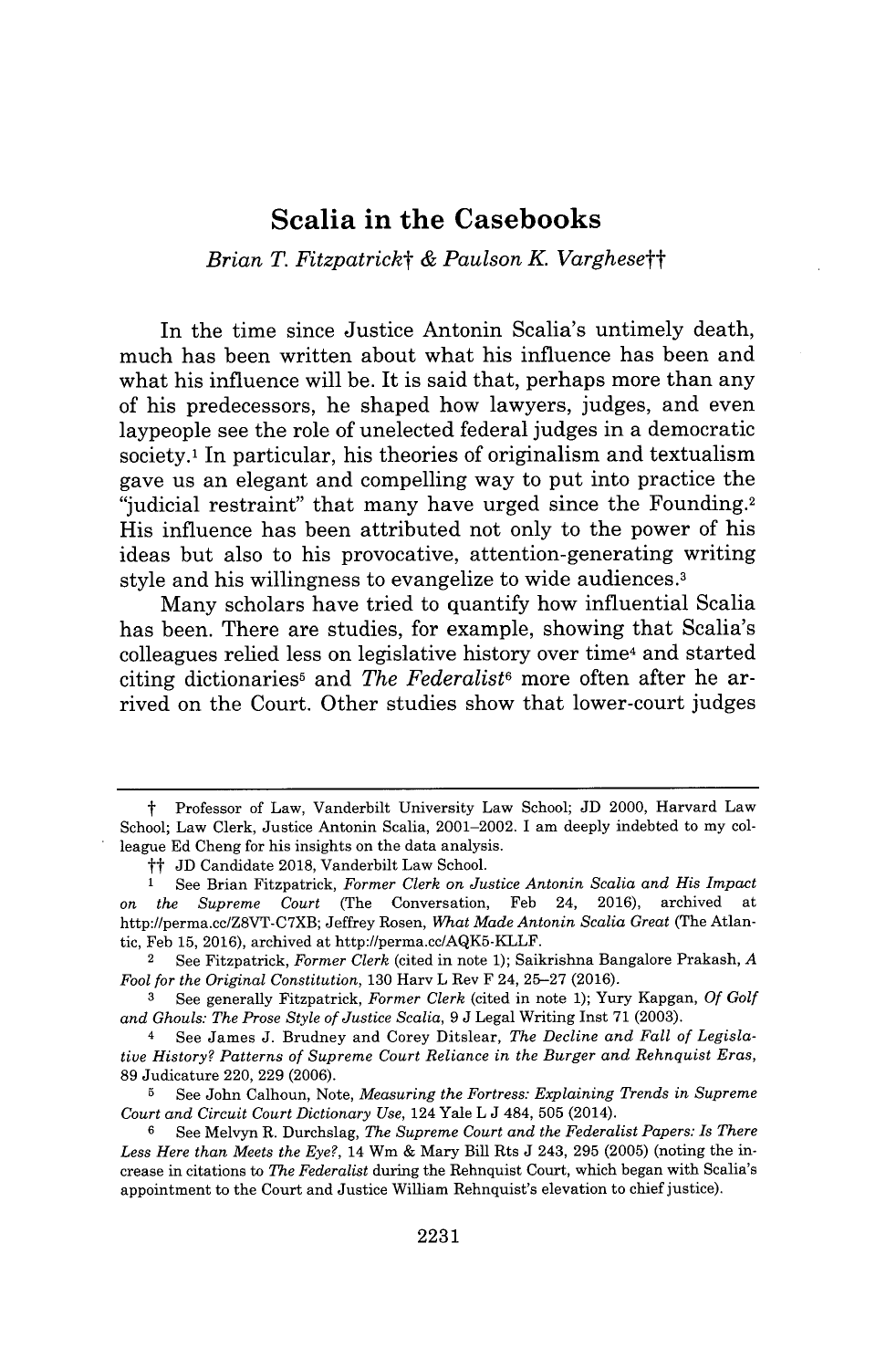cite opinions **by** Scalia more often than any of his colleagues.7 Scholars, too, grapple with Scalia's ideas more than those of his colleagues.8

In this Essay, we examine what some people have suspected may be Scalia's most influential sphere of all: legal education. For many of the same reasons he is thought to be so influential in other spheres, it is thought that his ideas are often overrepresented in law school constitutional-law curricula.9 This is despite the fact that Scalia was often not on the winning side in many of the Court's most high-profile cases during his tenure. The conventional view of Scalia is that, although he may not have contributed much to constitutional-law doctrine, he did contribute a great deal to legal and interpretative theory.10

In this Essay, we try to quantify Scalia's influence in law school constitutional-law curricula **by** studying how often his ideas are explored in constitutional-law casebooks. In particular, relative to other justices, we look at how often Scalia's opinions (for the Court, or his separate opinions) are excerpted in the principal cases and how often he is referred to **by** name in the notes preceding and following the principal cases.

We find that Scalia is at or near the top of most of the metrics we explore here, but he does not tower over the competition. Indeed, the data reveal that perhaps the most important factor driving inclusion in our casebooks is seniority: chief justices and justices who led their ideological wings of the Court have a great deal of power to assign themselves opinions that are likely to end up in our casebooks. We find that the most notable exception in the data is not Scalia, but Justice Samuel Alito: he is included in our casebooks to an especially surprising extent given that, until this year, he has always been the most junior member of his wing of the Court.

**<sup>7</sup>** Frank B. Cross, *Determinants of Citations to Supreme Court Opinions (and the Remarkable Influence of Justice Scalia), 18* **S** Ct Econ Rev **177, 191** (2010).

**<sup>8</sup>**See Ralph **A.** Rossum, *Antonin Scalia's Jurisprudence: Text and Tradition* **206** (Kansas **2006).**

**<sup>9</sup>** See id at **205** ("He has confessed that he writes with the verve and panache he does in part to ensure that his opinions are included in constitutional-law casebooks.").

**<sup>10</sup>**See id; William K. Kelley, *Justice Antonin Scalia and the Long Game,* **80** Geo Wash L Rev **1601,** 1603-04 (2012) (noting how Scalia's inability to get votes for his positions in many cases was countered **by** his influence regarding how to interpret both the Constitution and statutes).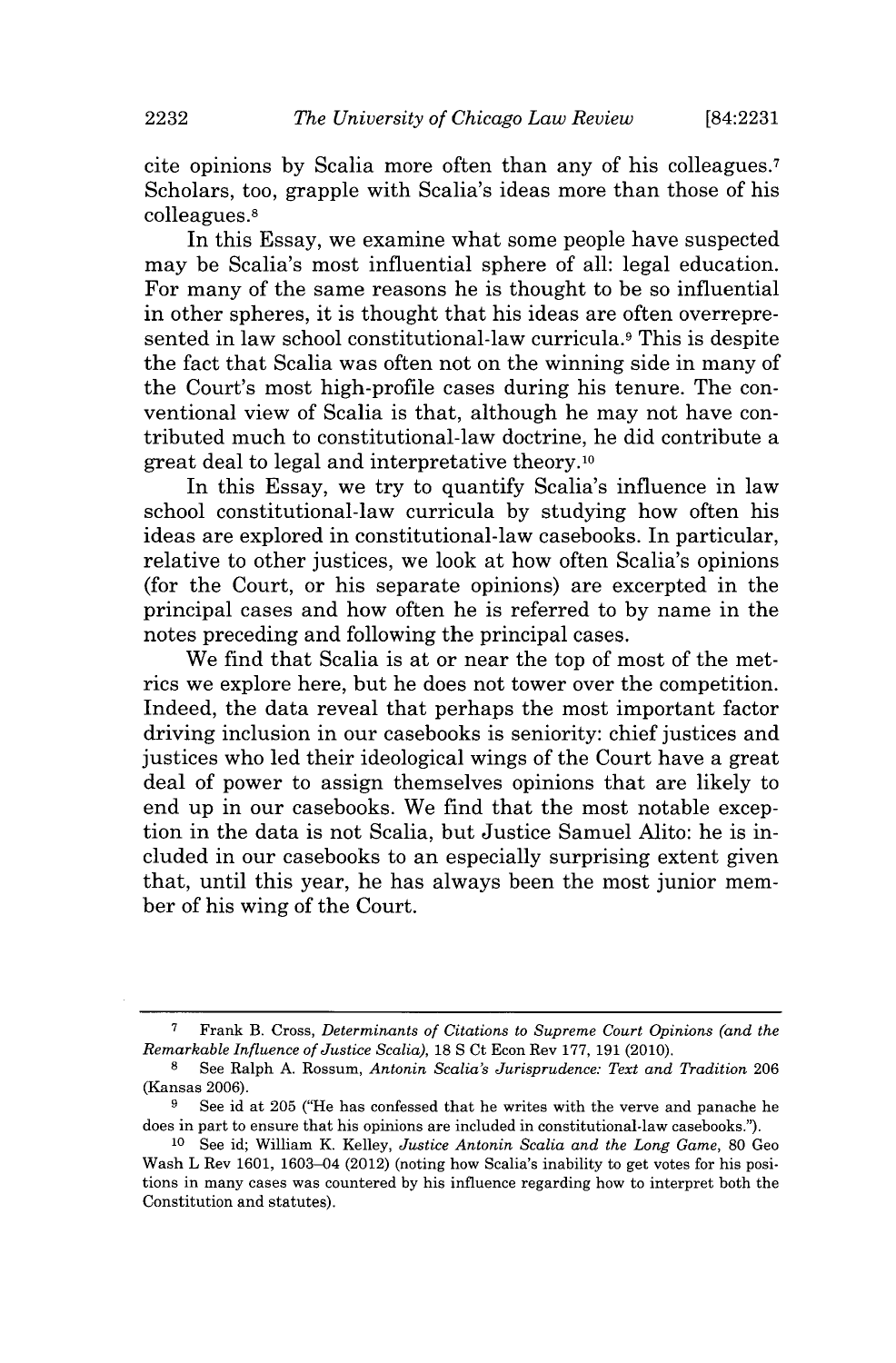#### I. PRIOR **CASEBOOK STUDIES**

To our knowledge, there has been only one prior effort to study how often each Supreme Court justice is included in constitutional-law casebooks. Ten years ago, the political scientist Professor Ralph Rossum counted how often two law school constitutional-law casebooks and four political science constitutional-law casebooks "included" (what we take to mean "excerpted in principal cases") Justice Scalia's opinions compared to the other justices he served with.11 Rossum found that, in every book examined, no justice's opinions were included more often than Scalia's.12

Rossum obviously did not intend his study to be comprehensive; he examined only a few casebooks and only a few justices. There is a more comprehensive study of lower-court judges. Professor Mitu Gulati and Veronica Sanchez examined how often lower-court judges authored principal cases in the three hundred casebooks (of all subject areas) in use from June **1999** to May 2000.13 Their main finding was that Judges Richard Posner and Frank Easterbrook completely dominated the data; beyond that, they also found that the number of years of service on the bench (among other things) was positively correlated with casebook inclusion.14 We appreciate the methodological thoughtfulness of the Gulati-Sanchez study, and we follow it here in important ways.

#### **II.** OUR **STUDY:** DESIGN **AND** DESCRIPTIVE **STATISTICS**

We asked the law library at Vanderbilt to compile a list of all generalist constitutional-law casebooks used in law schools today; we excluded casebooks specific to the First Amendment and specific to the Equal Protection Clause. The list yielded seven casebooks published **by** Lexis, sixteen **by** West, and eight **by** Wolters Kluwer-Aspen (thirty-one total). In order to search the books electronically, we then asked the publishers to give us access to an electronic version of each of these casebooks, which they kindly did for the twenty-five books for which electronic versions existed. It was not as easy as we had hoped to search

**<sup>11</sup>**See Rossum, *Antonin Scalia's Jurisprudence at* **205** (cited in note **8).**

**<sup>12</sup>**See id at **205-06.**

**<sup>13</sup>**See Mitu Gulati and Veronica Sanchez, *Giants in a World of Pygmies? Testing the Superstar Hypothesis with Judicial Opinions in Casebooks,* **87** Iowa L Rev 1141, **1153-54** (2002).

**<sup>14</sup>**See id at **1155-56, 1188.**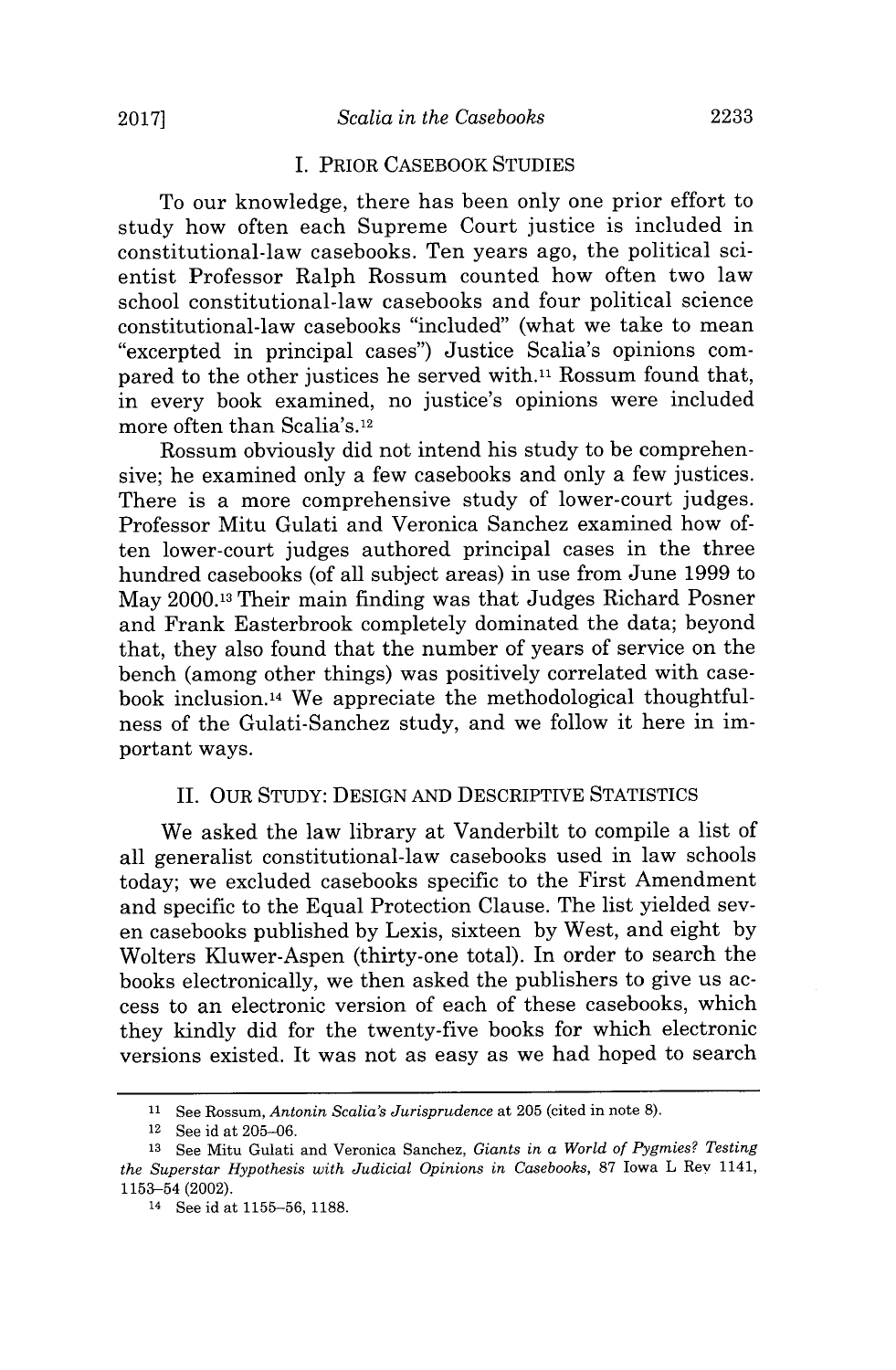the electronic versions of the casebooks: they must be accessed with software that prevents them from being copied or shared, and, whether **by** design or inadvertence, the software often made it difficult to search the books for keywords. For this reason, we were unable to gather data from any of the Lexis casebooks, and we had to exclude several of the West and Wolters Kluwer-Aspen books. Thus, our study is limited to the fourteen casebooks for which electronic versions existed and for which electronic searches were not unreasonably difficult.16

For each casebook, we examined three metrics. First, we counted how often each of the 112 past and present Supreme Court justices (other than Justice Neil Gorsuch) authored any opinion of the principal cases in the casebook. Like the Gulati-Sanchez study,16 we then aggregated these numbers across all fourteen casebooks on the theory that, even if multiple casebooks included the same opinion, the more casebooks that included the opinion, the more influence its author had.

Second, we broke with the Gulati-Sanchez study and counted how many of these opinions were separate opinions (concurrences or dissents)17 as opposed to opinions of the Court. We did this because, unlike opinions **by** lower-court judges, opinions of the Court are often included out of obligation **by** casebook authors because they tell students what current law **is.18** Separate

**<sup>15</sup>**See generally Lawrence Friedman, *Modern Constitutional Law: Cases, Problems and Practice* (Wolters Kluwer **2017);** Kathleen M. Sullivan and Noah Feldman, *Constitutional Law* (Foundation 19th ed **2016);** Calvin Massey, *American Constitutional Law: Powers and Liberties* (Wolters Kluwer 5th ed **2016);** Aaron H. Caplan, *An Integrated Approach to Constitutional Law* (Foundation **2015);** Jesse H. Choper, et al, *Constitutional Law: Cases, Comments, and Questions* (West 12th ed **2015);** William Funk, *Introduction to American Constitutional Law: Structure and Rights* (West 2014); Daniel **A.** Farber, et *al, Cases and Materials on Constitutional Law: Themes for the Constitution's Third Century* (West 5th ed **2013);** Jonathan **D.** Varat, Vikram **D.** Amar, and William Cohen, *Constitutional Law: Cases and Materials* (Foundation 14th ed **2013);** Randy **E.** Barnett and Howard **E.** Katz, *Constitutional Law: Cases in Context* (Wolters Kluwer **2d** ed **2013);** Erwin Chemerinsky, *Constitutional Law* (Wolters Kluwer 4th ed **2013);** Geoffrey R. Stone, et al, *Constitutional Law* (Wolters Kluwer 7th ed **2013);** Michael Stokes Paulsen, et al, *The Constitution of the United States* (Foundation **2d** ed **2013);** Russell L. Weaver, et al, *Constitutional Law: Cases, Materials, and Problems* (Wolters Kluwer **3d** ed **2013);** Charles **A.** Shanor, *American Constitutional Law: Structure and Reconstruction-Cases, Notes, and Problems* (West 5th ed **2013).**

**<sup>16</sup>**See Gulati and Sanchez, **87** Iowa L Rev at 1154 (cited in note **13).**

**<sup>17</sup>** We could not separate concurrences from dissents because many opinions concurred or dissented only in part and there was no easy way *to* assign such opinions to one category or the other.

**<sup>18</sup>**See Myron Moskovitz, *On Writing a Casebook,* **23** Seattle **U** L Rev **1019, 1026** (2000) ("Some cases are *mandatory* for an area of law-they are considered 'landmark'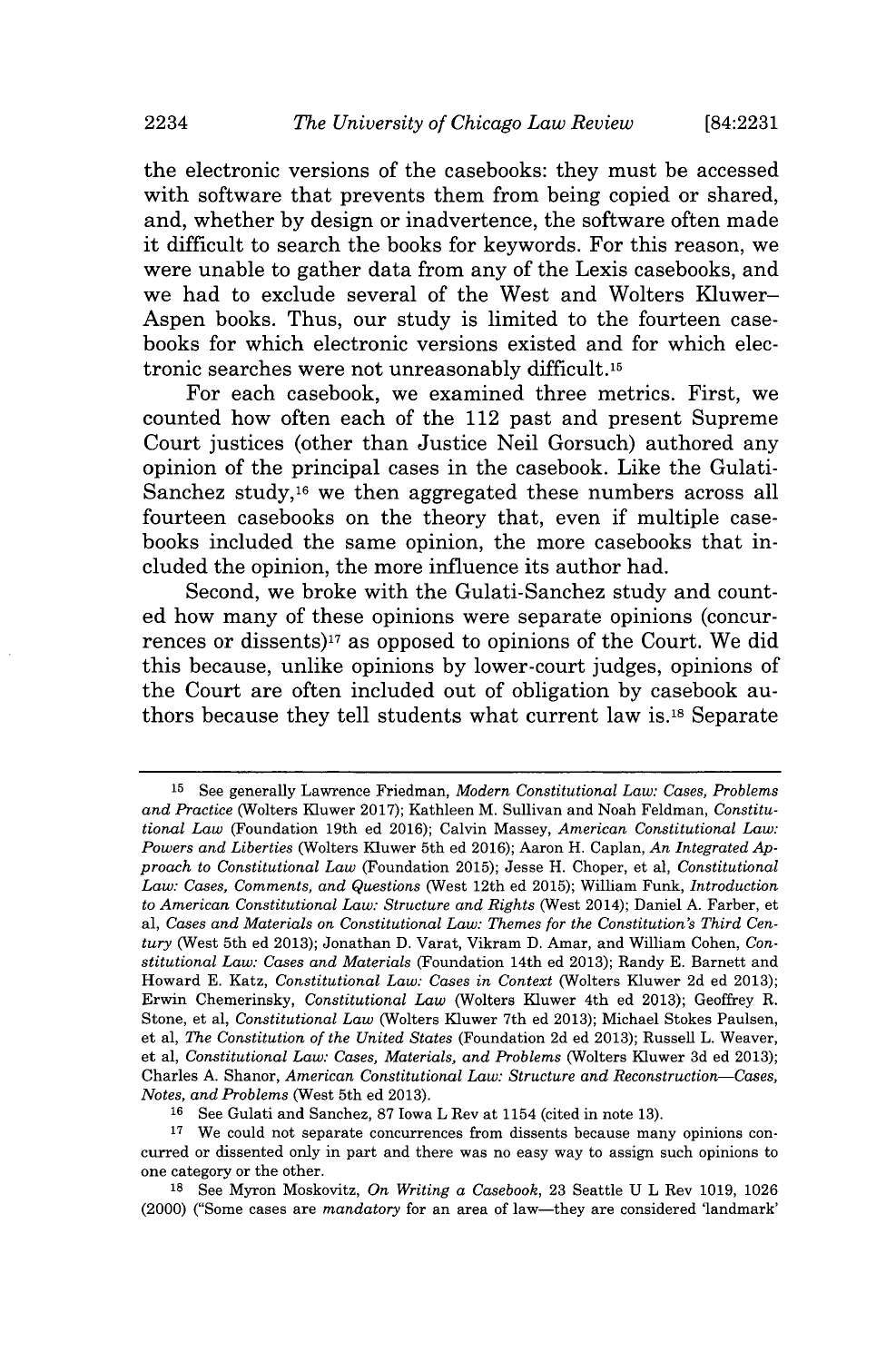opinions, **by** contrast, are more like opinions **by** lower-court judges: they are included at the option of the casebook author.<sup>19</sup> Casebook authors include these opinions because they offer students something other than a recitation of current law.20 As a result, we think separate opinions tell us something that opinions of the Court do not. In particular, Supreme Court justices who are routinely included at the option of casebook authors are included because of what they have to say, not because they happened to be assigned the latest opinion in an area of constitutional law.

Finally, and again breaking with the Gulati-Sanchez study, we counted the number of times each justice's name appeared in the notes introducing or following the principal cases. We examined the notes because we thought that those numbers would be a distinct way to measure a justice's influence: like separate opinions, it is entirely discretionary on the part of the casebook author whether to mention a justice **by** name in a note. The Gulati-Sanchez study noted that when judges refer to each other **by** name in their opinions, it reflects a certain amount of respect for that judge as an individual.21 We think the same is true of casebook notes, and, for this reason, we counted appearances there, too.

Figure 1 shows distributions of the number of total authorships, separate-opinion authorships, and note citations across all fourteen of the casebooks. The black arrows show where Scalia falls. Scalia does very well on all three measures: he trails only Chief Justice William Rehnquist and Justice John Paul Stevens on the first measure, and only Stevens on the other two measures.

cases. You have no choice; you *must* include them if the student is to learn the particular area of law.").

**<sup>19</sup>**See id at **1031** (discussing when concurrences and dissents should be included in a casebook).

**<sup>20</sup>**See id at **1026-31** (listing considerations used for case selection and editing).

**<sup>21</sup>** See Gulati and Sanchez, **87** Iowa L Rev at **1193-1201** (cited in note **13).**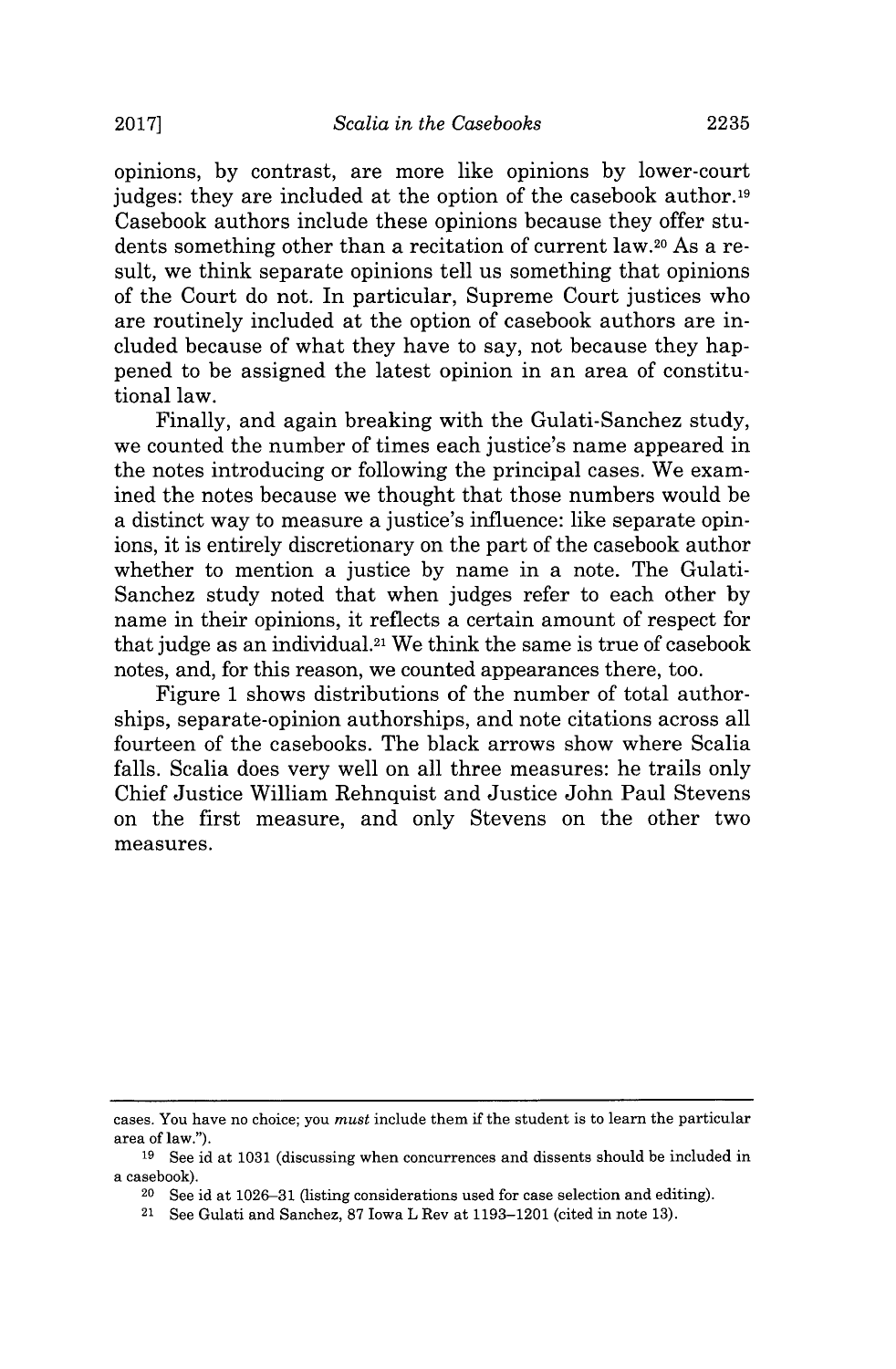#### **FIGURE 1: DISTRIBUTION** OF **AUTHORSHIPS AND NOTE** CITATIONS IN **FOURTEEN** CONSTITUTIONAL-LAW **CASEBOOKS**



As Figure **1** shows, many justices are not mentioned (let alone excerpted in the principal cases) in even a single one of the constitutional-law casebooks in our study. The casebooks are dominated **by** the work of recent justices. This is, of course, unsurprising: the work of recent justices has the most doctrinal significance for students.<sup>22</sup> Older opinions are often not probative of current law because they have been overruled, distinguished away, or are simply anachronistic. This can be seen from Figure 2, in which we graph the number of total authorships and the number of note citations versus the number of years that have passed since the justice was confirmed to the Supreme Court. Justices see their peak representation in casebooks between twenty and **fifty** years after their appointments, at which point they taper off.

<sup>22</sup>See Moskovitz, **23** Seattle **U** L Rev at **1028** (cited in note **18) ("I** prefer most of my cases to be relatively recent. **. . .** [S]tudents want to know what the law *is* more than what it *was.");* Jerome **A.** Barron, *Capturing the Canon,* **17** Const Commen 349, 354 (2000) ("The times, of course, influence **...** content.").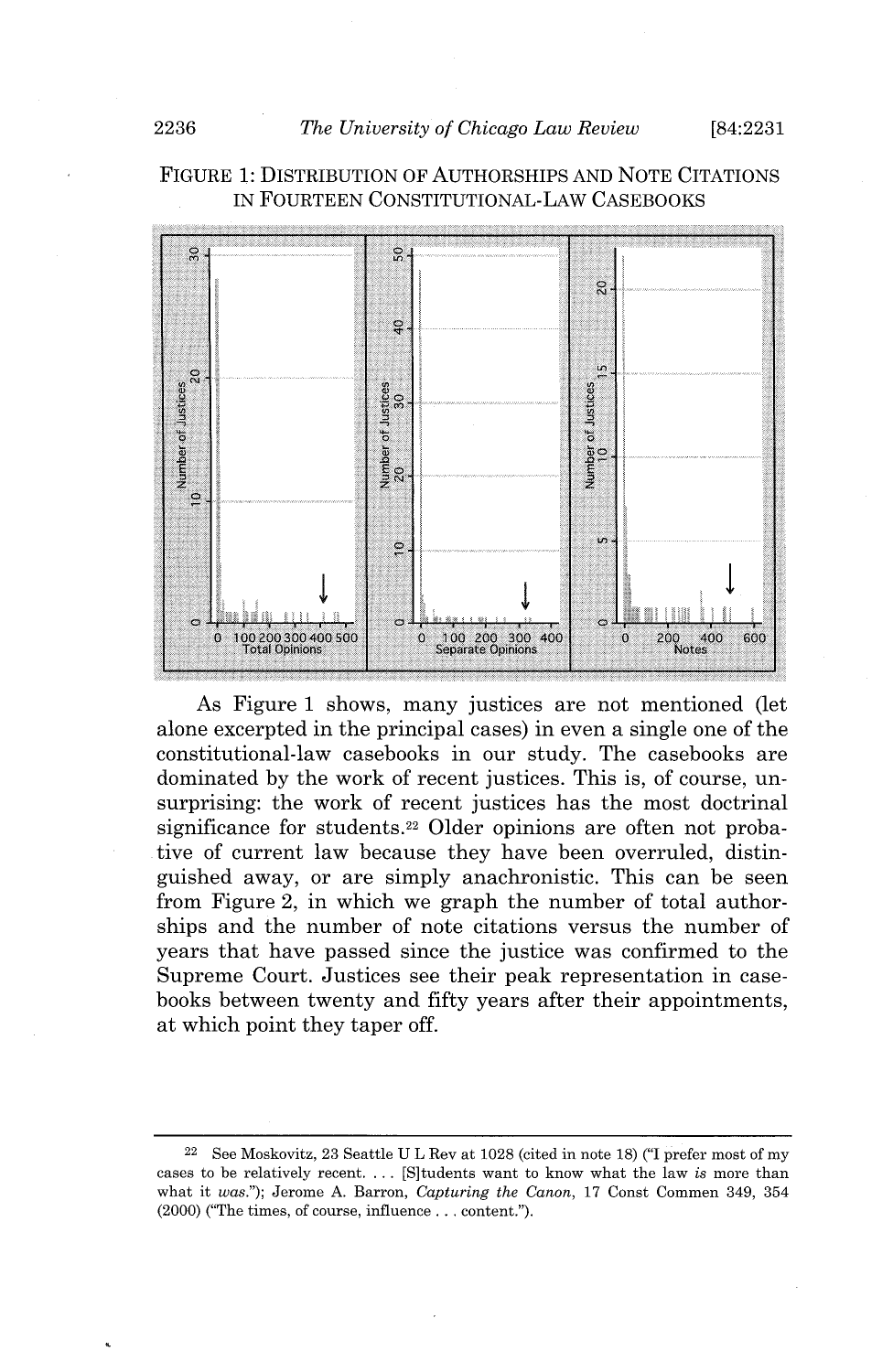#### **FIGURE** 2: **AUTHORSHIPS AND NOTE CITATIONS IN** FOURTEEN CONSTITUTIONAL-LAW **CASEBOOKS** VERSUS **NUMBER** OF YEARS **SINCE** APPOINTMENT



It is therefore unsurprising that the top ten highest-ranked justices in terms of authorships and note citations are exclusively drawn from the justices of recent years. We provide the authorship lists in Table **1.** We do not provide the note-citation list because, as Figure 2 suggests, there is considerable agreement between the total authorship and note-citation numbers. We found this was the case because the notes often refer to the authors of the opinions in the principal cases. Indeed, plotting the authorship numbers against the note numbers (a graph we do not include here) shows that they are almost perfectly correlated. This leads us to conclude that there is little independent significance to examining note citations, and, for this reason, we focus only on authorships of total and separate opinions hereafter. As we said, Scalia is third and second on these lists.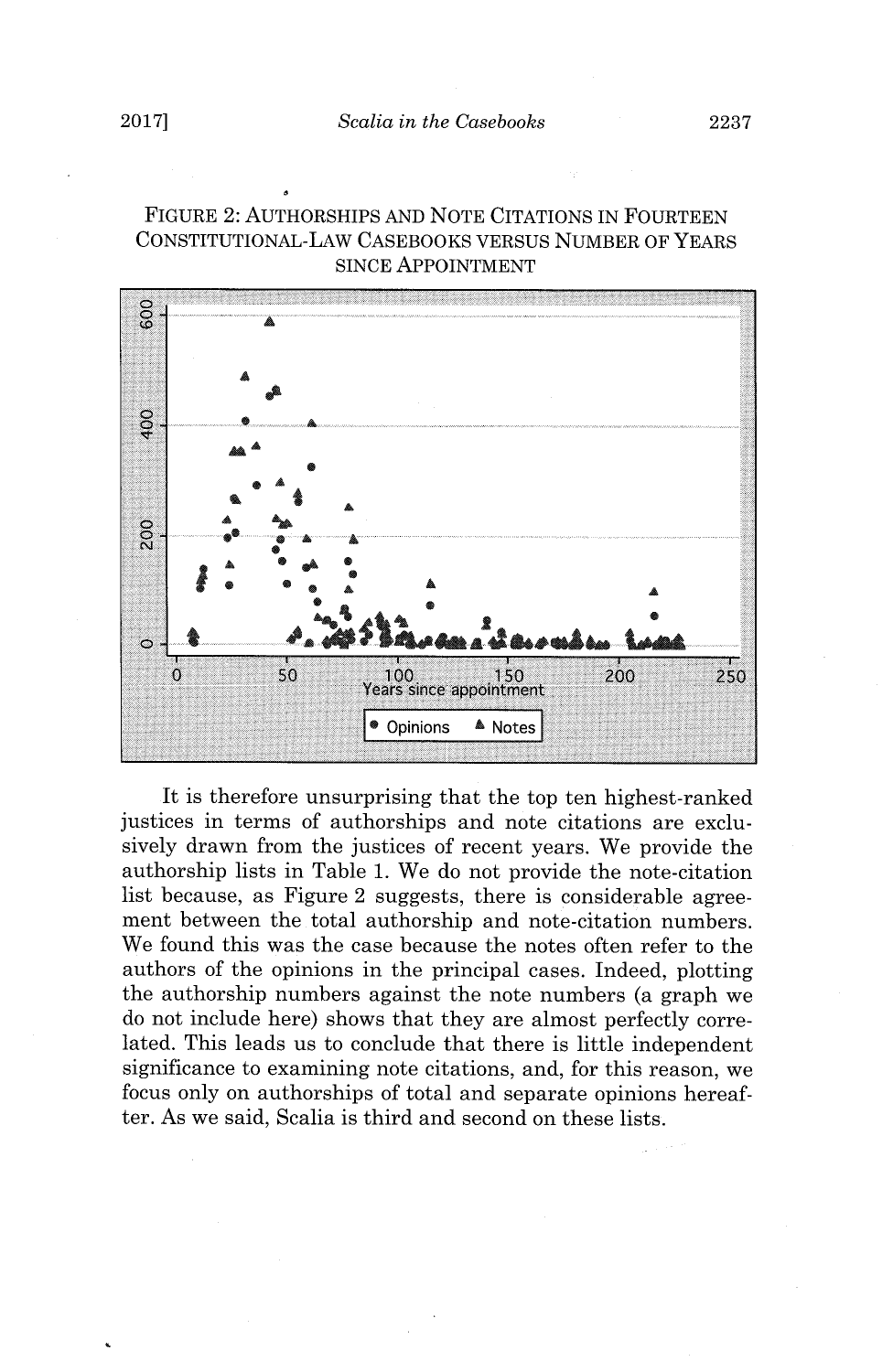|                | Total    |                | Separate |
|----------------|----------|----------------|----------|
| Justice        | Opinions | Justice        | Opinions |
| Rehnquist      | 465      | <b>Stevens</b> | 335      |
| <b>Stevens</b> | 453      | Scalia         | 320      |
| Scalia         | 409      | Thomas         | 259      |
| Kennedy        | 351      | Rehnquist      | 233      |
| <b>Brennan</b> | 325      | <b>Brennan</b> | 199      |
| O'Connor       | 291      | O'Connor       | 196      |
| Thomas         | 267      | Kennedy        | 187      |
| White          | 261      | Souter         | 183      |
| Souter         | 206      | Breyer         | 178      |
| <b>Breyer</b>  | 197      | White          | 152      |

TABLE **1:** TOP **JUSTICES** IN TOTAL **AND SEPARATE-OPINION AUTHORSHIPS** IN FOURTEEN CONSTITUTIONAL-LAW **CASEBOOKS**

The Gulati-Sanchez study found that the number of years of service was correlated with the casebook authorships. They noted this was because judges who served longer wrote more opinions and therefore had more opportunities to find their ways into the casebooks. The same is no doubt true for Supreme Court justices. Following the Gulati-Sanchez study, we normalized our data **by** the number of years each justice served on the Supreme Court. This gives us a somewhat different measure of influence. Rather than overall influence in the casebooks, this measure looks at bang for buck: which justices contributed the most to our constitutionallaw curricula given their limited time on the Court. Table 2 shows the normalized data. Here, Scalia moves into a tie for first place for total opinions and into first place alone for separate opinions. Many of the other justices are the same as those in Table **1,** with the exceptions of Chief Justice John Roberts (on the first list), Justice Lewis Powell (on the first and second lists), Justice William Brennan (on the first list), and Justice Alito (on the second).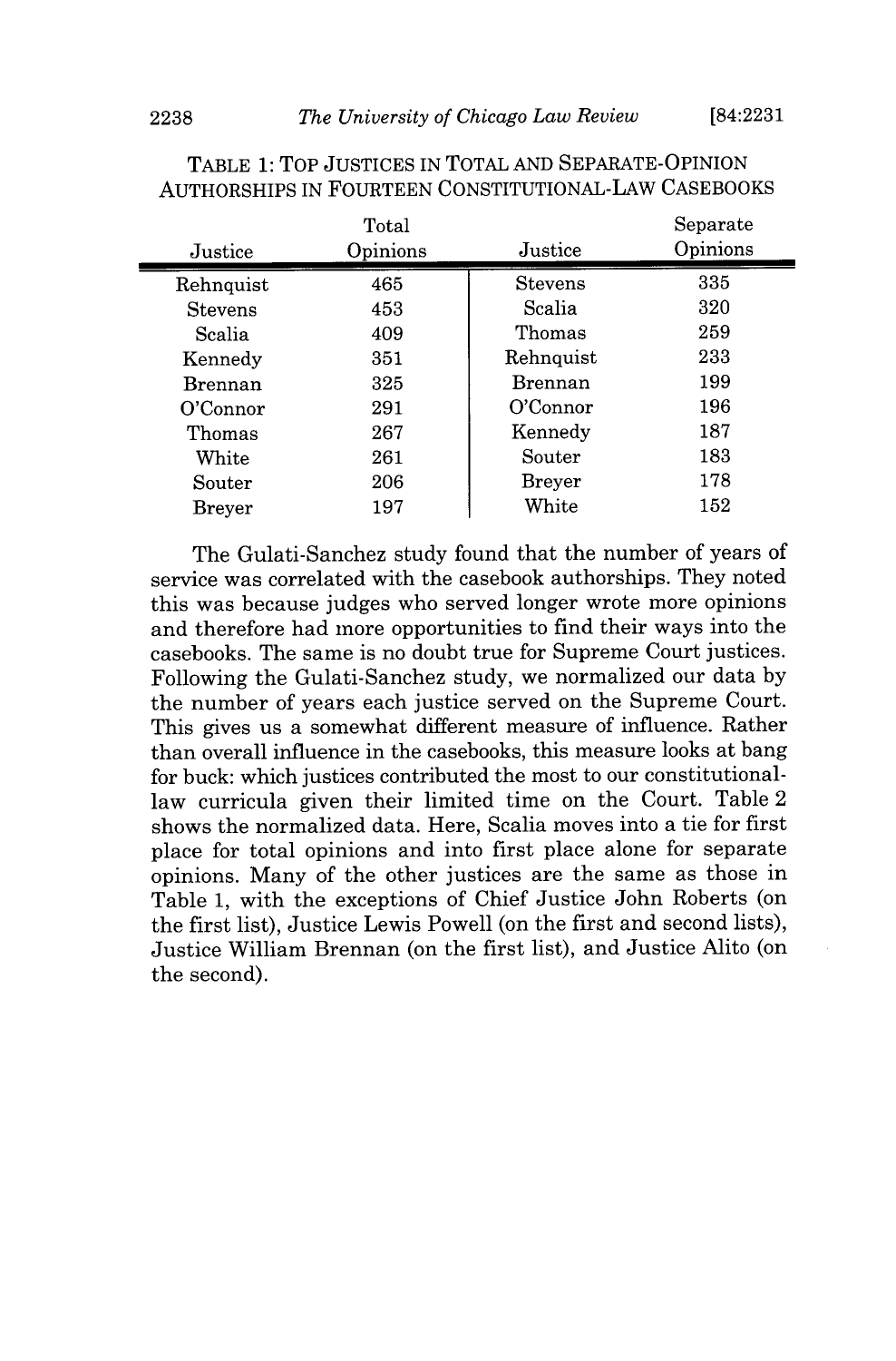| Justice        | Total<br>Opinions | Justice        | Separate<br>Opinions |
|----------------|-------------------|----------------|----------------------|
| Rehnquist      | 14                | Scalia         | 11                   |
| Scalia         | 14                | Thomas         | 10                   |
| <b>Stevens</b> | 13                | Souter         | 10                   |
| Kennedy        | 12                | <b>Stevens</b> | 10                   |
| Powell         | 12                | O'Connor       | 8                    |
| O'Connor       | 12                | <b>Breyer</b>  | 8                    |
| Roberts        | 12                | Alito          | 8                    |
| Souter         | $11\,$            | Powell         |                      |
| Thomas         | 10                | Rehnquist      |                      |
| Brennan        | 10                | Kennedy        | 6                    |

#### TABLE 2: TOP **JUSTICES** IN TOTAL **AND** SEPARATE-OPINION AUTHORSHIPS PER YEAR OF SERVICE **IN FOURTEEN** CONSTITUTIONAL-LAW **CASEBOOKS**

We think both the normalized and unnormalized data are largely consistent with the conventional notion that Scalia has had outsized influence on constitutional-law curricula. He is high on all these lists. At the same time, Scalia does not exactly tower over many of his contemporaries. This is because the need to include doctrinally relevant cases of recent vintage in casebooks obscures the influence of any recent justice. It also means that justices who served many years ago have no chance to reach the top of one of these lists. This complicates our attempt to put Scalia's influence in either current or historical perspective. One way to deal with this problem is to try to control for the era in which a justice served through regression analysis. In the next Part, we attempt to do this.

#### III. OUR **STUDY: ANALYSIS**

In order to control for temporal distance from contemporary doctrine, we plotted the justices' normalized total and separateopinion authorship data against the years since their appointment like we did in Figure 2; we then fit curves to the data. We examined how far each justice's actual numbers were from the numbers predicted **by** the curves. Figure **3** shows the distribution of the justices' underrepresentation (negative numbers) and overrepresentation (positive numbers) versus their peers from the same era for both total and separate opinions. The black arrows represent Justice Scalia's bins; he is the eighth-most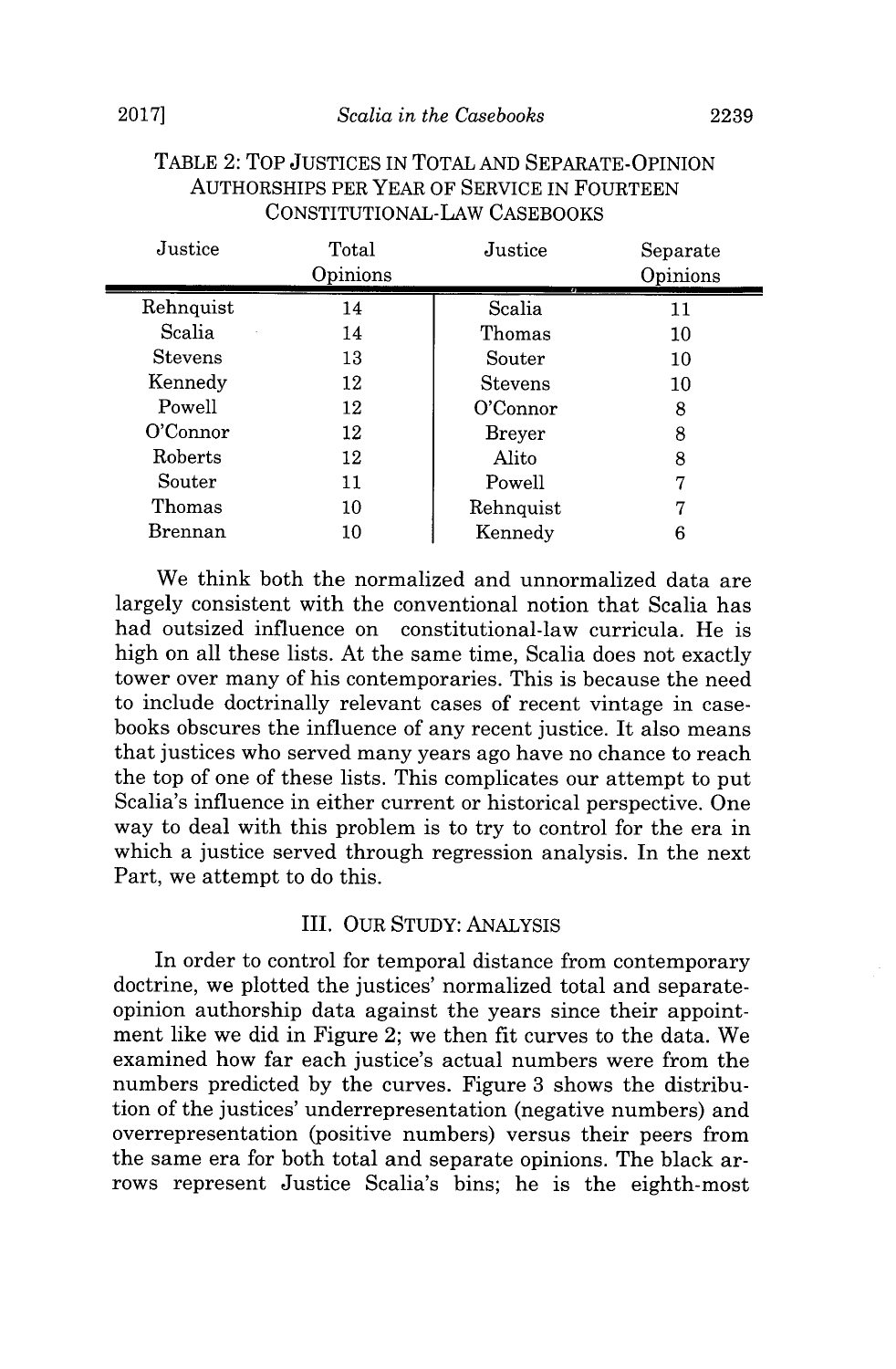overrepresented justice in total opinions and the fifth-most overrepresented justice in separate opinions.





Who are the most overrepresented justices?<sup>23</sup> On the left side of Figure **3** (total opinion authorships), these are the top ten: Rehnquist, Roberts, Brennan, Alito, Stevens, Robert Jackson, Powell, Scalia, Oliver Wendell Holmes, and William **0.** Douglas (with a *wide* separation between the top two and Brennan). We think this shows the effect of opinion-assignment power: the two most recent chief justices are far and away the most overrepresented justices in our casebooks because they assigned themselves the opinions that are more likely to end up in casebooks. Some of the others in the top ten can be explained in the same way: Brennan, Stevens, and Douglas, for example, amassed a great deal of seniority and led their wings of the Court during a

**<sup>23</sup>**Perhaps even more remarkable (given her newfound lay popularity) than the most overrepresented justices is the most underrepresented one: on both the normalized total and separate opinion measures, the justice who finished dead last (112th out of 112) was Justice Ruth Bader Ginsburg.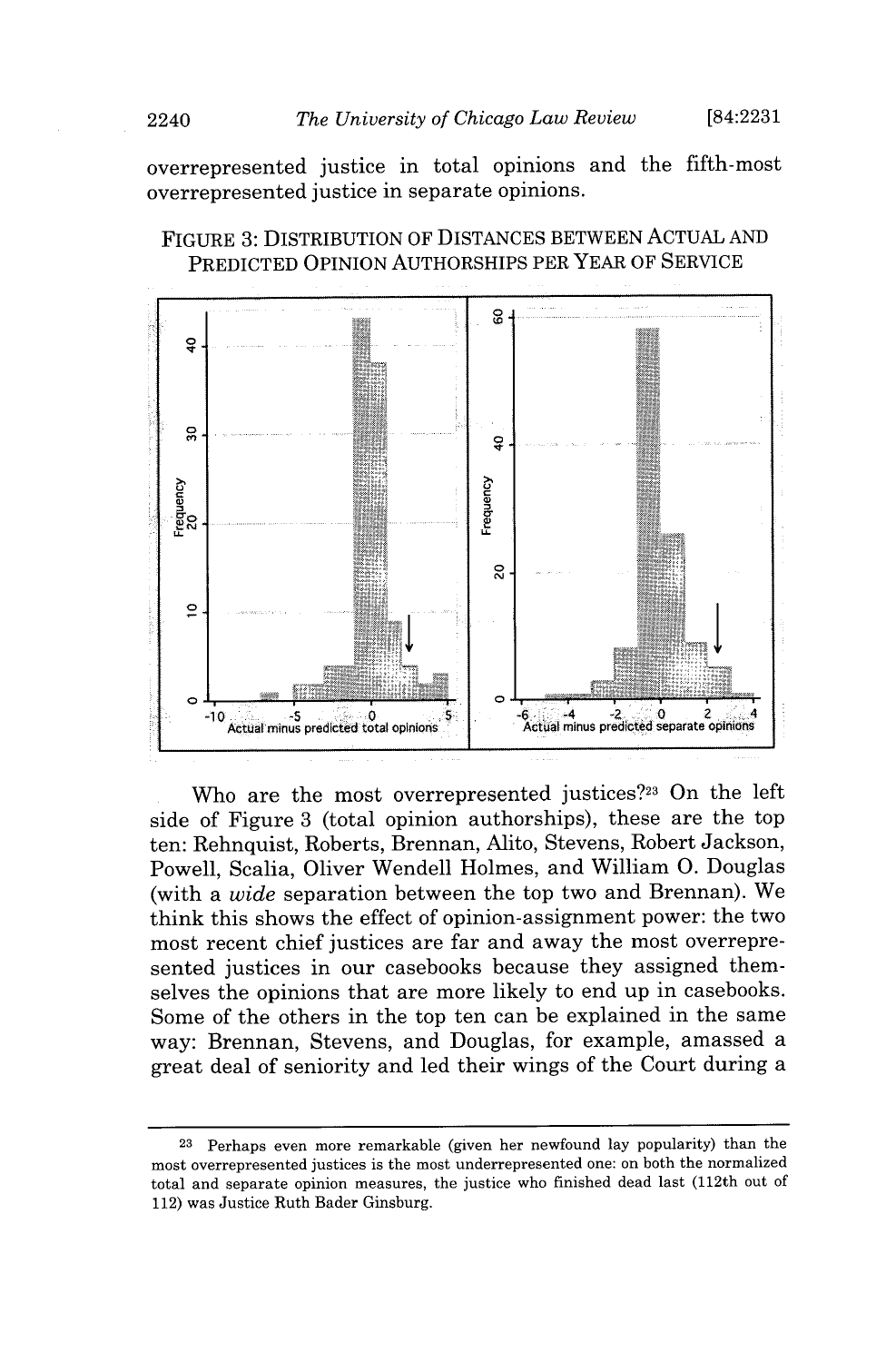significant chunk of their tenures. Thus, one conclusion we make from our data is that seniority drives casebook influence.

Scalia's placement, **by** contrast, cannot be explained **by** seniority; he never led his wing of the Court because he was always outranked **by** a conservative chief justice. Much the same can be said of Alito, Jackson, Powell, and Holmes. Thus, we suspect the casebook authors included opinions from justices like these not because they happened to be assigned the flashy opinions but because they add something to legal education that other justices do not. This is another way of saying that Scalia is indeed one of the most influential justices in our casebooks and his influence is not driven **by** seniority.

We think this is confirmed **by** the right side of Figure **3:** separate-opinion authorships. Here, the top ten are Alito **(by** a fairly wide margin), Stevens, Brennan, Jackson, Scalia, John Marshall Harlan **II,** Clarence Thomas, Douglas, Hugo Black, and Arthur Goldberg. This list is clearly not driven **by** seniority. There are no chief justices, and, indeed, the leader is a justice who-as of the time period of our data-had always been the most junior member of his wing of the Court. The justices on this list are there for what they have said, not for whether they were assigned a sexy opinion. And, again, Scalia is well represented.

But perhaps the most surprising justice on both of these lists—because he has so little seniority—is Alito. Not only does he top the second list, but he tops Scalia on both lists.

#### **CONCLUSION**

We think our constitutional-law casebooks show Justice Scalia has had considerable influence over legal education. He is at the top or near the top of most of the metrics we examined in this Essay. But some of his position is a reflection of the fact that his tenure is now in the peak period during which justices find themselves included in casebooks. When we try to control for this, we find that Scalia's opinions are the eighth-most overrepresented in our casebooks; among separate opinions, he is the fifth-most overrepresented. Thus, although his influence is considerable, it is not unique.

Indeed, the most significant driver of who appears in the casebooks may be seniority and the opinion-assigning power that comes with it. In particular, we find that the most overrepresented justices in total authorships are chief justices